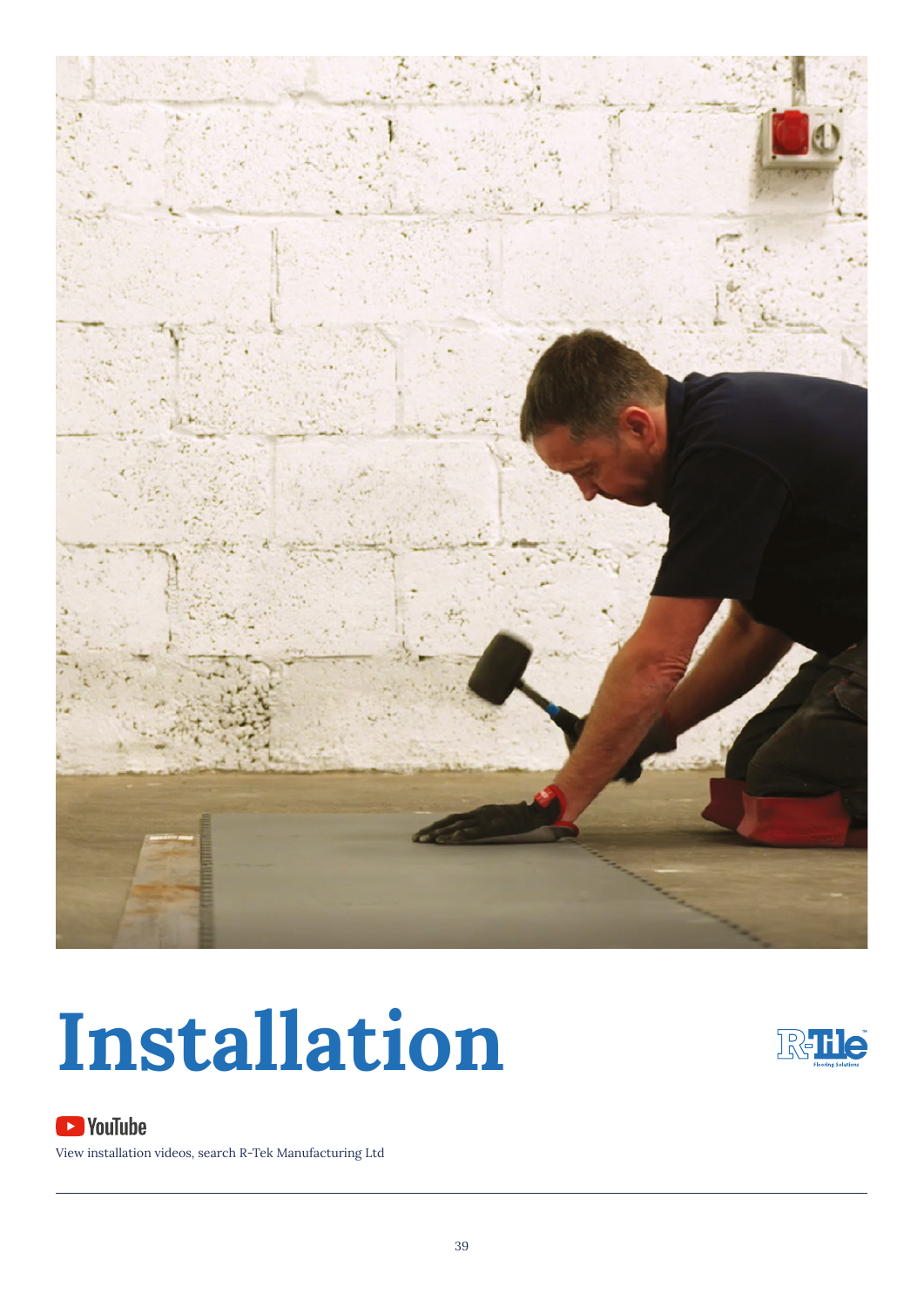

**RECOMMENDED METHOD OF INSTALLATION:** These notes have been prepared as a guide only, the information is supplied in good faith but without guarantee as site conditions vary and are beyond our control.



### **POINTS TO CONSIDER BEFORE YOU START YOUR INSTALLATION: 1.**

#### **• LOOSE LAY OR GLUE?**

R-Tile can be installed over any hard surface and in most situations will not require gluing. We recommended gluing the tiles in the following situations.

#### **• DIRECT SUNLIGHT**

It is advisable to glue the tiles in areas subject to direct sunlight such as glass fronted entrance foyers, shop fronts, south facing loading bay doors etc. It is possible that the tiles in direct sunlight will get very hot and expand at a faster and higher rate than the remainder of the floor.

- **• HEAVY TRUCKS AND/OR TIGHT TURNING CIRCLES**  Certain fork lift and pallet truck designs can cause a problem, heavy trucks with small wheels, especially electric trucks where the battery is located over the main drive wheel. If you use this type of vehicle we strongly advise you to test the tiles with the trucks before making a decision on which thickness to use.
- **• EXTERNAL HEAT SOURCES /CATALTIC CONVERTERS** Ovens, furnaces and catalytic converters can make the floor extremely hot and may cause the tiles to expand. To avoid this problem, glue the tiles in the area in front of the oven or where the catalytic converter will sit when the car is parked.

#### **• STAINING / DISCOLOURING**

**• STAINING FROM RUBBER TYRES** 

It is possible that certain rubber tyres and wheels may stain the tile. This is a result of a chemical reaction that occurs between the anti-oxidant that is used in some rubbers and the plasticizer used in vinyl. The reaction is brown in colour so is less visible in certain colours of the tile (dark grey, terracotta and black). R-Tile recommends that if your application is susceptible to staining from tyres, hair dyes and other harsh chemicals, to consider the application of our anti- colour/anti-stain two-part solvent free waterborne polyurethane sealer. We recommend using Dr Schultz products.

#### **• UV STABILITY**

R-Tile is not recommended for external use and the colours are not UV stable.

**• BATCH CONTROL** 

We are unable to guarantee 100% colour consistency between individual production batches. Each individual order will be supplied from a single batch but in the event that you need additional tiles or wish to extend the area we cannot guarantee subsequent orders will be supplied from the same batch.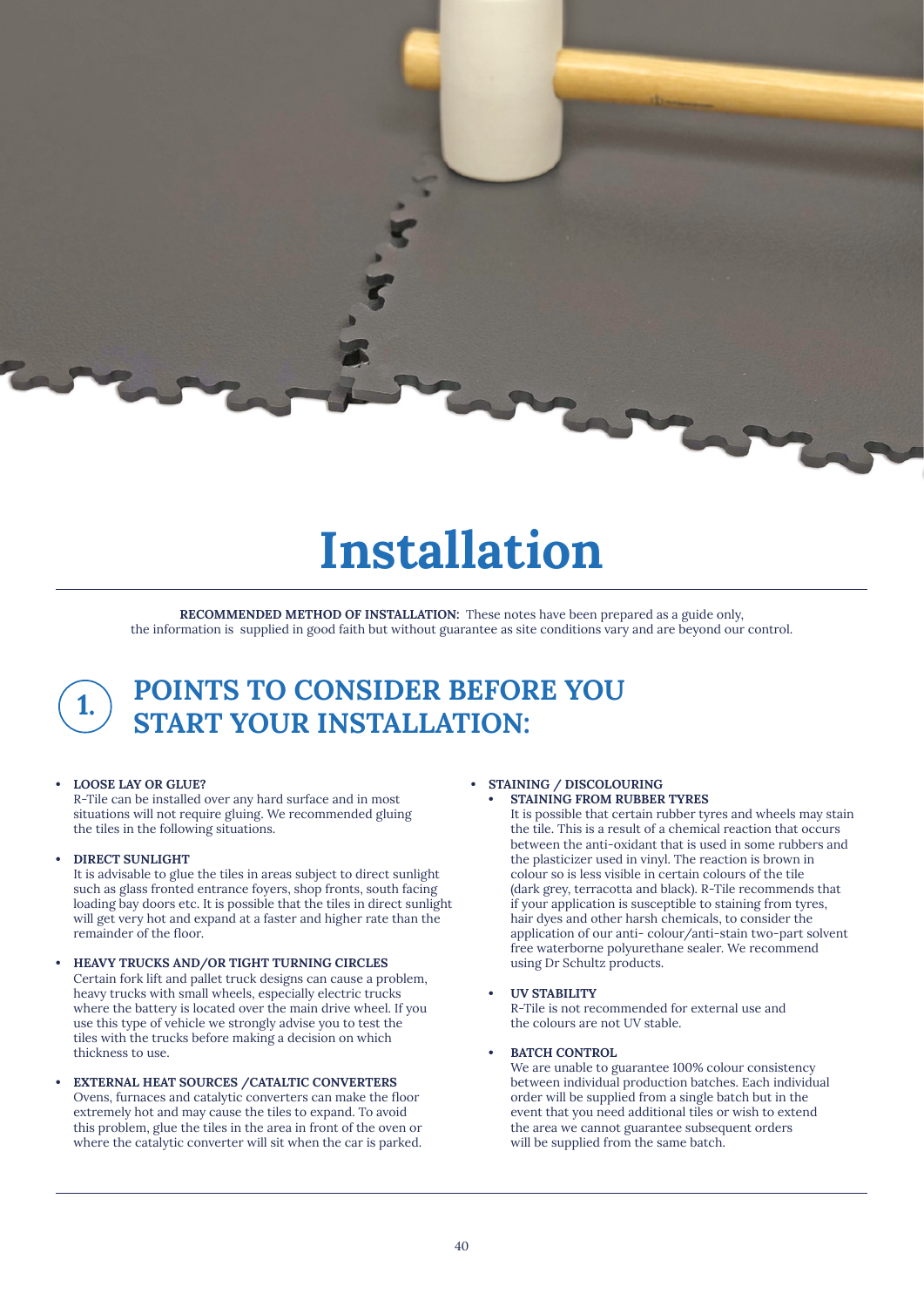### **TOOLS AND EQUIPMENT:**

All you need is a non-marking rubber mallet or engineering hammer, chalk line or another method of keeping the tiles square and a way to cut the tiles. R-Tile can be cut using several methods, a lot will depend on personal preference, experience and the tools you have on hand but we recommend the following:

- Magnum shear/guillotine
- Stanley/utility knife with a concave blade Always use a straight edge and wear cut proof gloves
- Electric jig saw with a medium or rough wood blade
- Table saw or band saw with a medium or rough wood blade.



#### **KEY SUMMARY :**

**2.** 

- Let the tiles acclimatise. the minimum recommended installation temperature is 15°C.
- Split the pallet and spread the tiles across the floor prior to starting installation.
- Start from the centre and create your square using a chalk line or laser line.
- Don't force the tiles, offer up the corner of the tile and gently hammer the joints together.
- Allow the floor to settle before measuring and cutting up against walls and fixed points.
- Leave a minimum of 5mm gap between the tiles and any fixed point.
- Create a template for difficult/ complicated cuts



R-Tile installations are as simple as putting together a jigsaw puzzle. If the joints don't fit together without you having to force them, chances are you are doing something wrong. The first sign of trouble will always be if the tiles do not connect together with a simple tap of the hammer, this will indicate that the tiles are not lined correctly.



**GUILLOTINE** 



ELECTRIC JIGSAW



#### STANLEY KNIFE WITH CONCLAVE BLADE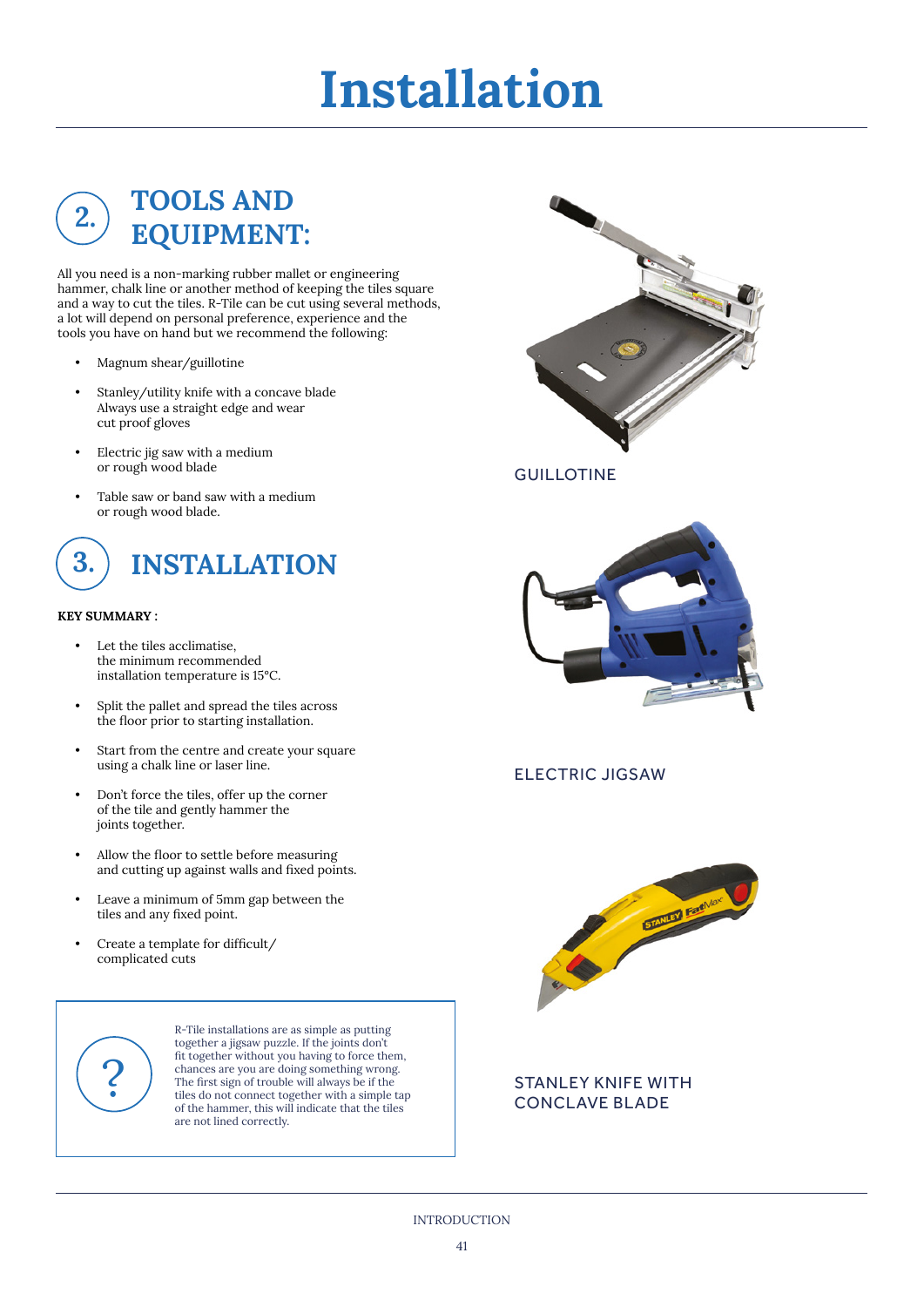### **STEP 1**

#### **TEMPERATURE – ALLOW THE TILES TO ACCLIMATISE**

- Installation should not take place at temperatures below 15°C.
- Do not try and install the tiles straight after delivery, the tiles must be allowed to acclimatise to the ambient room temperature prior to installation. We recommend you allow 24 hours but this will be dependent on temperature, the warmer it is the quicker the tiles will acclimatise. If time is short we recommend you breakdown the pallet of tiles into small packs to help them acclimatise and settle.
- If installation has to take place at a temperature below 15°C leave a larger expansion gap between the tiles and any fixed point and/or incorporate an expansion gap every 8 to 10 meters.



### **STEP 3**

#### **SETTING OUT**

- Setting out/the starting point is different for the open join and hidden join tiles.
- Important: It is essential for both that the tiles are kept square to each other at all times. We strongly recommend that you use a chalk line; laser line or carpenters square to set out the site and ensure you keep the tiles right angled to each other.

### **STEP 2**

#### **PREPARATION**

- Sweep or vacuum the floor to remove any loose impediments.
- Remove any high points in the floor.
- Fill any holes with a rapid setting floor repair compound such as Ardurapid A46 or similar.
- For uneven surfaces that require smoothing use a soothing compound such as Ardex Feather Finish.



### **STEP 4**

#### **INSTALLATION METHOD**

- Once you have identified your starting point and created your straight lines, it's time to start fitting the tiles.
- Our first recommendation is to lay the tiles out on the floor; this will allow them to settle.
- Next, connect the tiles together by offering up the tile and lining up the corner, ensuring the joints are in line.
- Starting from the corner, use a rubber mallet to gently tap the joints together.



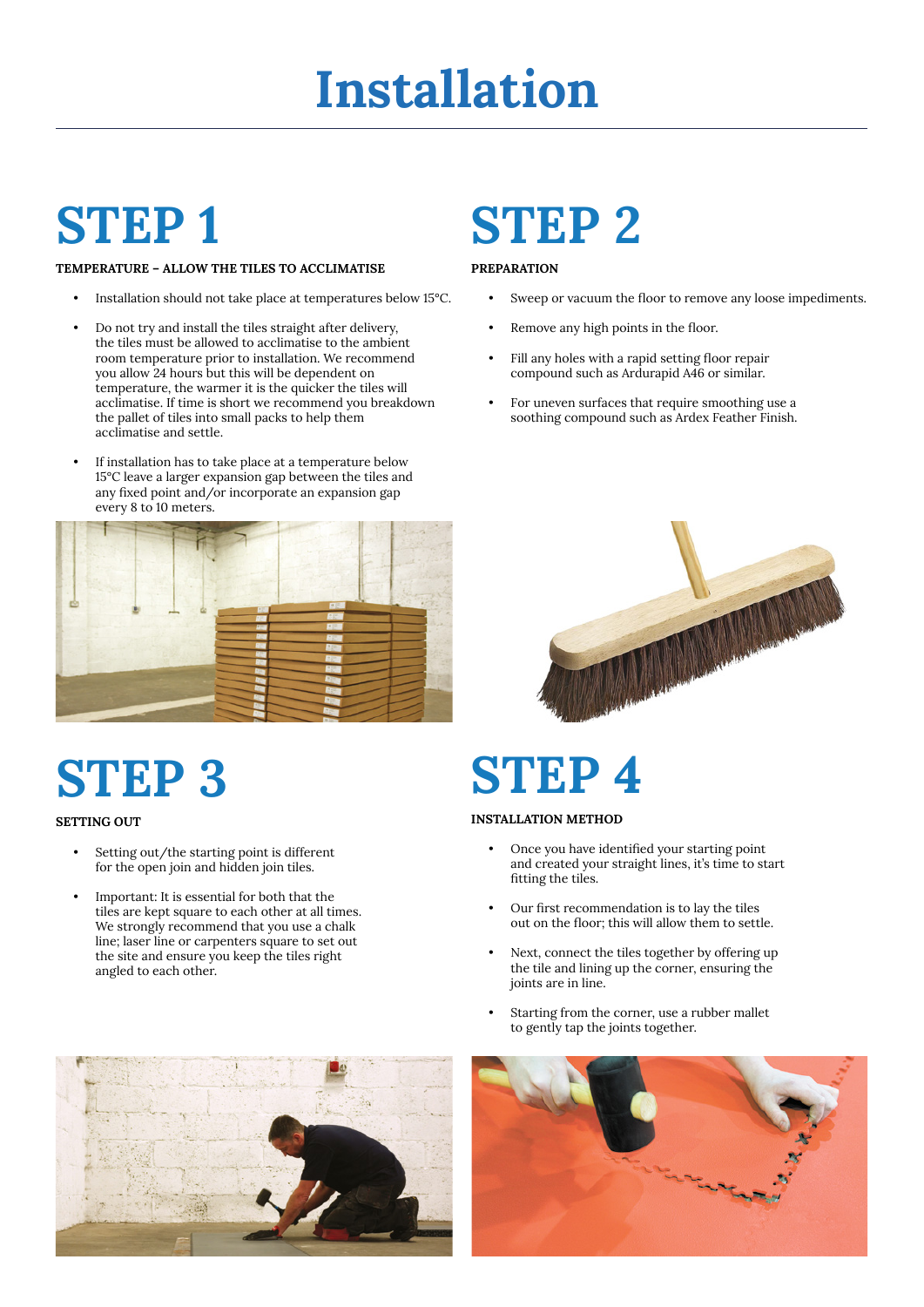**HERE TO START:** The starting point for the open joint tiles should always be as close to the centre of the room as possible. The hidden joint tile should start from one corner of the room.

#### **INSTALLATION INSTRUCTIONS FOR R-TILE OPEN JOIN TILES:**

**1.** Start from as close to the centre of the room as possible.

**2.** Use a chalk or laser to create lines A-A and B-B. Make sure these lines are at right angles.

**3.** Using the rubber mallet, tap the line together, starting at the corner of the tile & working your way outwards towards the edge of the tile.

**4.** Work out in a circular pattern filling in the corners.

**5.** Once all full tiles have been installed allow the floor to settle before measuring and fitting finishing cuts.

**6.** Ensure that you allow at least 5mm expansion gap between the tiles and any fixed point.

#### **INSTALLATION INSTRUCTIONS FOR R-TILE HIDDEN JOINT TILES:**

**1.** Carefully measure 20cms out at each end of wall and use a chalk or laser to create lines A-A & B-B. Make sure the lines are at 90 degrees to each other.

**2.** Lay the tiles with the hidden join to the walls and the exposed joins on the left. Very important – lay the first few rows perfectly straight, any mistake will impact the entire installation.

**3.** Lay the tiles from right to left always placing the hidden edge on top of the exposed. Line up the tabs at the corner to help align tiles. Install one row at a time. completing each row before beginning the next.

**4.** Cut in perimeter tiles allowing at least a 5mm expansion gap between the tile and any fixed point.



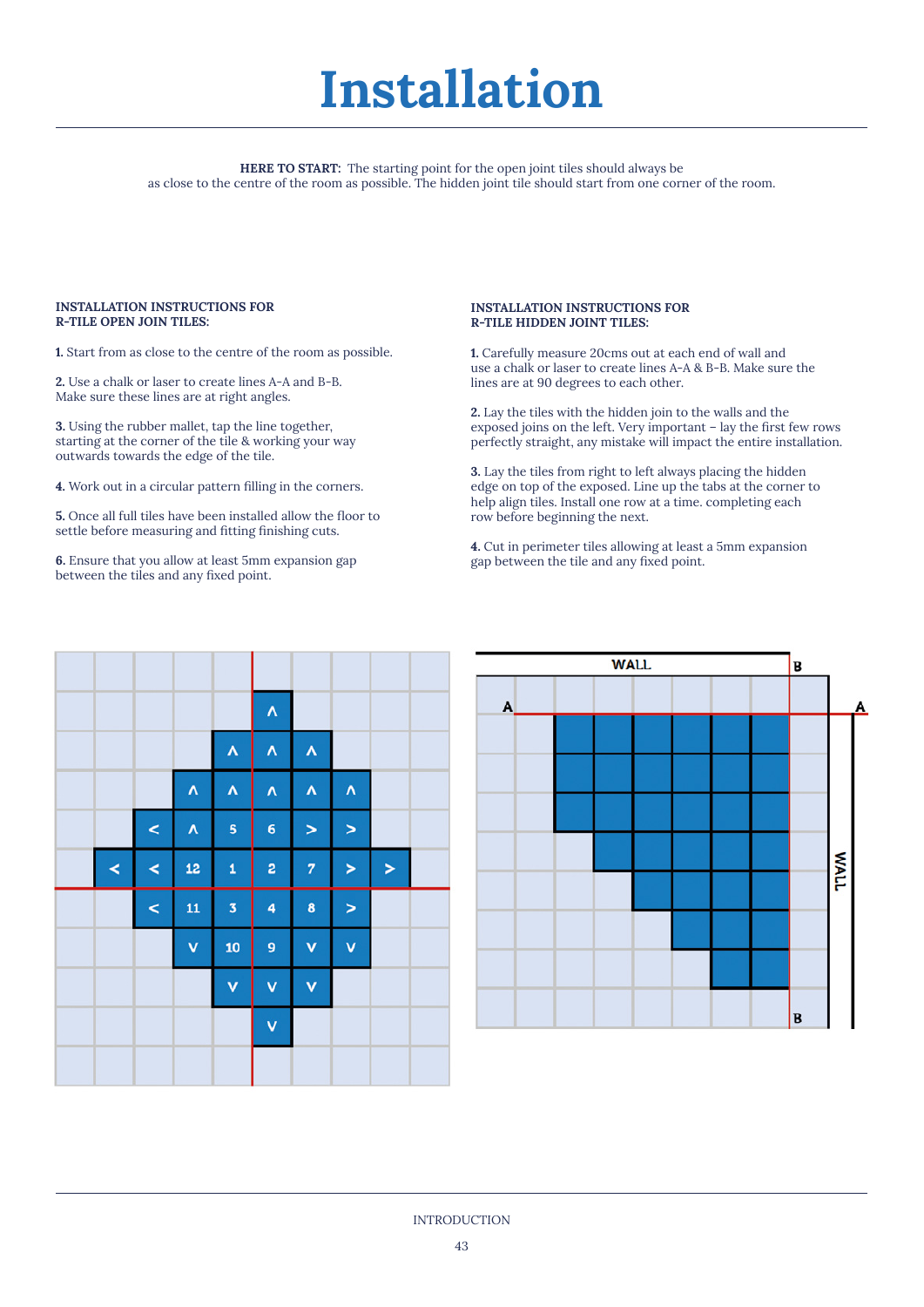#### **INSTALLATION INSTRUCTIONS FOR ESD TILES:**

ESD contains stainless steel fibres that may be visible on the surface of the tile. This is unavoidable and a fundamental part of the manufacturing process that ensures optimum ESD performance. Please check the tiles, if the marking is unacceptable do not continue with installation as we will not accept responsibility to replace or refund the cost of any goods after 10m² or more have been installed.

To achieve a fully ESD flooring the tiles need to be grounded. This is achieved by laying a grid of black conductive tape under the dove tail joints of two tiles so that it is in contact with every tile in one direction and 5mm centres in the opposite direction (see Picture). One grounding point is needed for every 60 to 80m² of R-Tile ESD and / or one grounding point for each separate section / room of R-TILE ESD installed. Place the grounding point in the corners of the room or along the wall to avoid creating a trip hazard.



### **FITTING AND FINISHING 4.**

#### **FOR THE PERFECT FINISH:**

- Leave a minimum of a 5mm gap between the tiles and any fixed point (walls and machinery).
- Cover the 5mm expansion gap between the tiles and the walls with skirting profiles.
- Undercut wood doorjambs and slip the tiles underneath.
- With metal doorjambs cut the flooring material to within 5mm and then chalk around the jamb.
- Use R-Tile ramp and corner sections to create a mat area or provide safe access to wheeled traffic.
- The tiles may require gluing if they will be in direct sunlight.
- To keep your floor looking good give it a sweep on a regular basis and use a rotary scrubber dryer for routine maintenance.